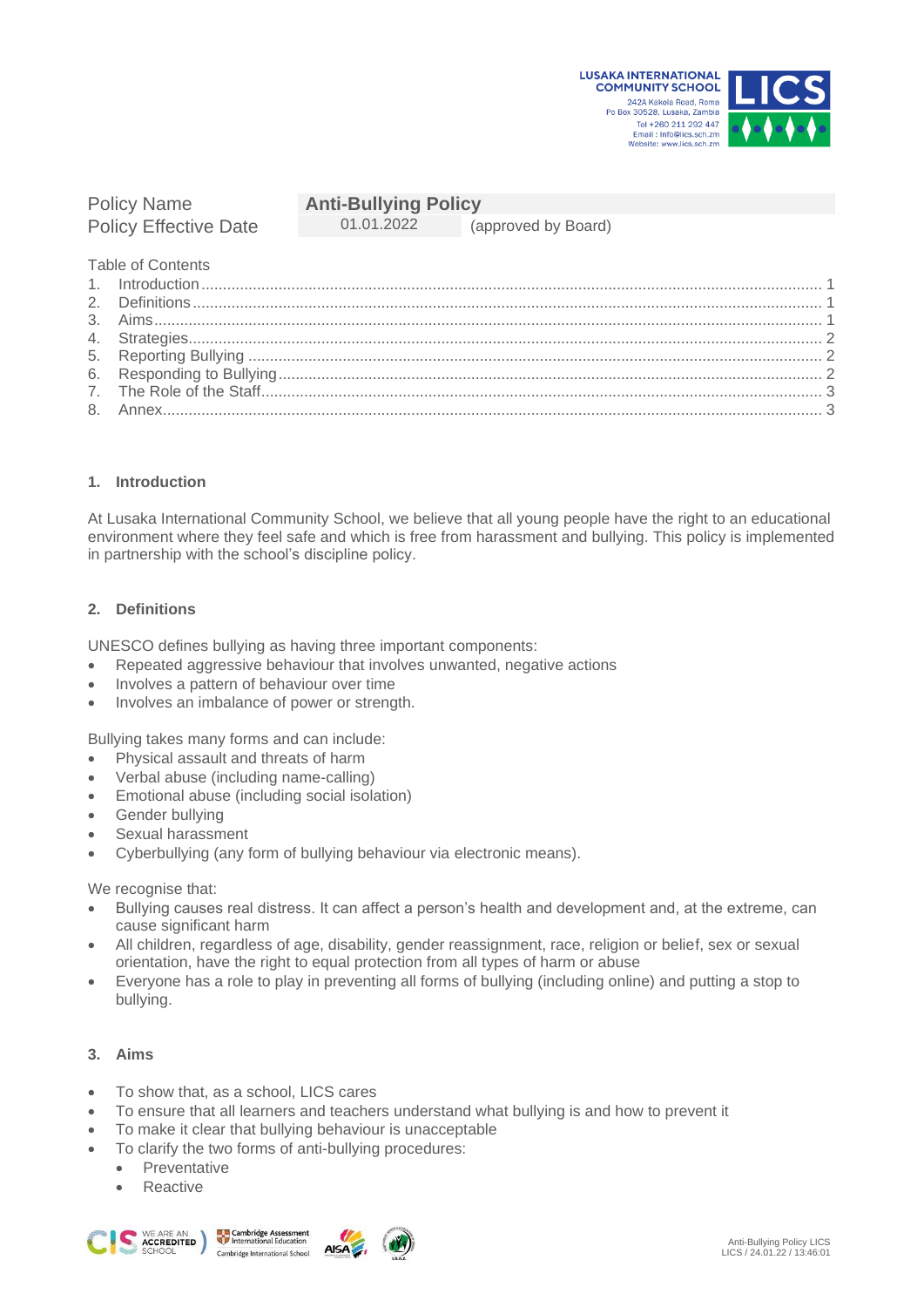

- To inform students and parents of our expectations, ensuring a productive partnership where everyone has a role to play in eradicating bullying
- To maintain a community in which everyone feels valued and safe and where individual differences are appreciated, understood and accepted;
- To praise and reward positive behaviour which benefits others and the community as a whole;
- To teach students to respect themselves and others, promoting crucial self-esteem;
- To prevent the emotional and mental distress of any bullying, enabling all students the right to enjoy their time at school;
- To ensure that all members of the school community understand that being an onlooker or bystander to bullying is not acceptable and will be challenged.

#### <span id="page-1-0"></span>**4. Strategies**

- Involve Designated Safeguarding Leads and Principals where appropriate;
- Help students through advice and counselling to make the right choices and not succumb to peer pressure;
- Listen to all parties involved in incidents and always take allegations from victims seriously;
- Reassure students that the school will do all in its power to protect and support all parties involved while the issues are being resolved;
- Foster by example the values we as a school believe in;
- Investigate all incidents as fully as possible;
- Use a range of strategies which challenge bullying behaviour;
- Regularly include opportunities within the PSHE curriculum, form time and assemblies to discuss and consider bullying and other forms of anti-social behaviour;
- Teacher learners about the role of bystander, conflict resolution, assertiveness training, how to maintain positive relationships and how to get help when needed;
- To identify bullying behaviour at the early stages and work towards behaviour modification before the problem escalates.

#### <span id="page-1-1"></span>**5. Reporting Bullying**

At LICS we will:

- Encourage victims and witnesses to speak up, with anonymity if necessary;
- Treat incidents seriously however trivial they may seem initially;
- <span id="page-1-2"></span>• Be alert, as an entire staff, for changes in behaviour, attitude and well-being, reporting these immediately to the appropriate member of the pastoral team;

#### **6. Responding to Bullying**

At LICS we will endeavour to:

- To deal with each incident individually, with confidentiality, and to assess the needs of each student separately;
- To regard all incidents as potentially serious and investigate them thoroughly;
- Ensure that bullies and victims are interviewed separately;
- Obtain witness information;
- Keep dated written records of incidents, investigations and outcomes which should be lodged with the pastoral team;
- Inform staff as necessary about the incident;
	- Ensure that action is taken to prevent further incidents. Such action may include:
		- Imposition of sanctions;
		- Obtaining a sincere apology;
		- Informing parents of both bully and bullied;
		- Provide support for both victim and bully.